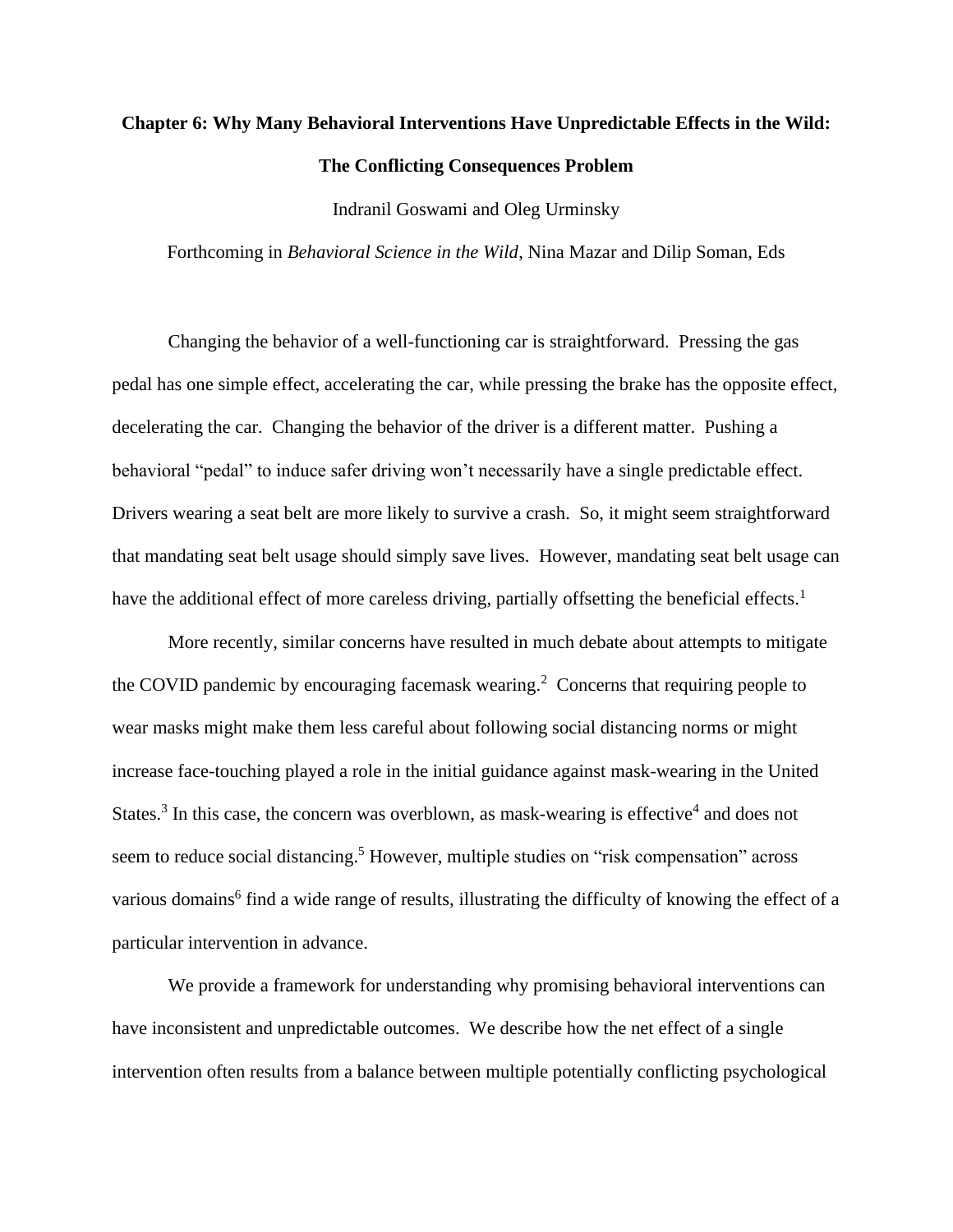consequences of the intervention. The framework can help practitioners make sense of the differences they observe in the results of nudges across field implementations, as well as to be better calibrated regarding the uncertainty inherent in behavior change tactics. We argue that behavioral interventions validated in one setting can seldom be taken "off the shelf" (see Chapter 1) and successfully applied to a different context, and we encourage practitioners to use incontext field experiments to determine how the various consequences of a behavioral intervention net out in their given situation.

## **The Problem of Multiple Conflicting Consequences**

As popularized in the idea of "nudges," behavioral interventions may seem simple, as if intervening on people's decision process would shift their decisions in one particular direction. However, that seeming simplicity may be deceptive. Consider the example of descriptive social norms – a widely-used nudge based on the idea that people are motivated to match their peers' desirable behaviors. Accordingly, people who are doing less of a desirable behavior can be influenced to do more by showing them information about their peers' behavior. Interventions using such social norms have been shown to be effective in the areas of tax compliance,<sup>7</sup> recycling,<sup>8</sup> energy conservation,<sup>9</sup> water conservation,<sup>10</sup> and other prosocial behaviors. However, in practice, such interventions are not equally effective across implementations. Identifying the forces at work in such interventions can help us understand why and how the effectiveness of descriptive norm interventions varies across contexts and populations.

For example, Opower leverages the principle of descriptive social norms by providing consumers with information about how their energy consumption compares with that of their neighbors to motivate the conservation of electricity.<sup>11</sup> According to the theory underlying the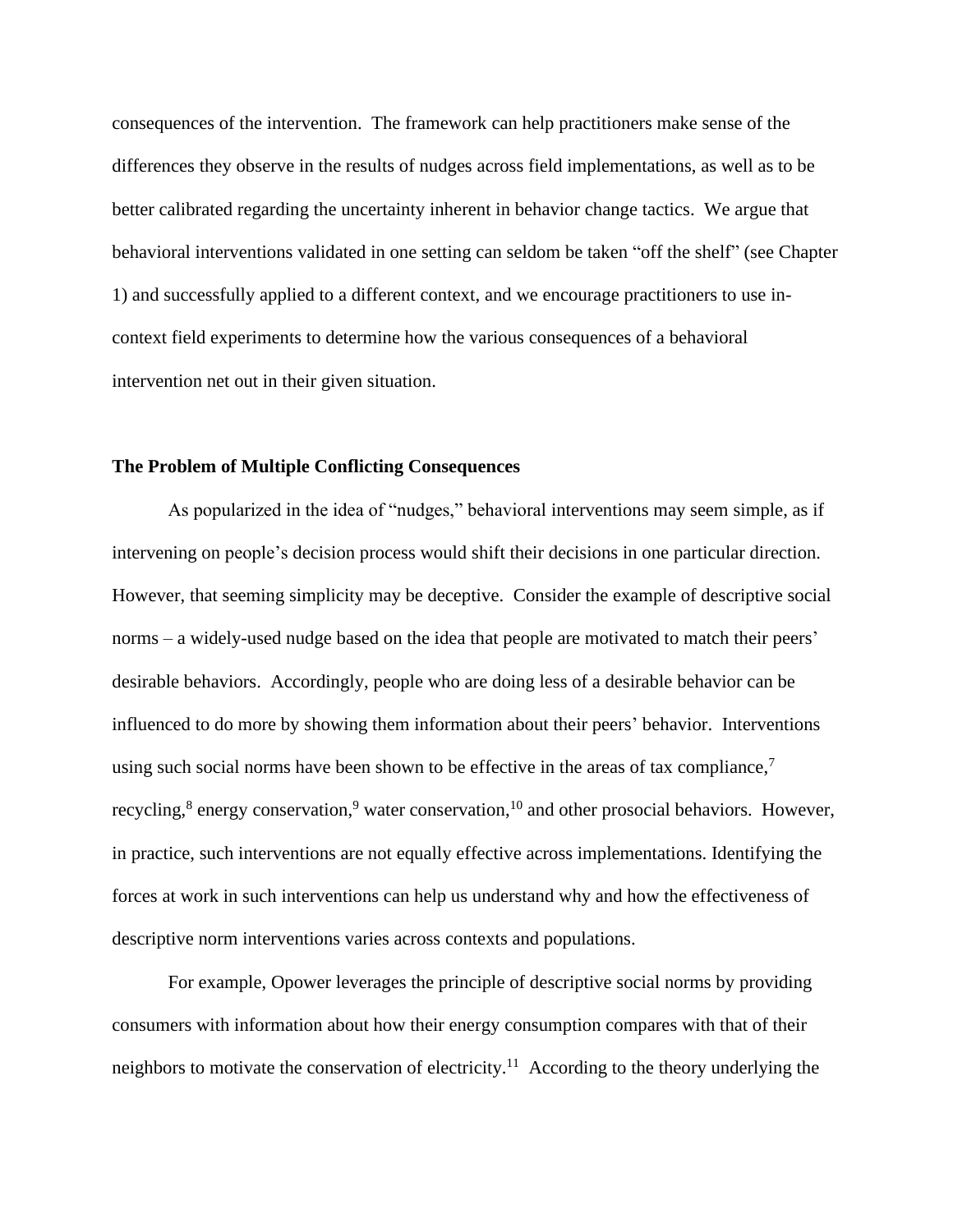descriptive norm intervention, presenting norm information (e.g., the average amount of electricity used) emphasizes that many people conserve and use a modest amount of electricity, motivating consumers to begin or continue to engage in the same desired behavior. However, the information can also lead to or strengthen a belief that some people do not engage in the behavior (i.e., that some fail to conserve electricity), which can reduce the motivation to engage in the behavior, giving people the "license" to likewise fail to conserve.<sup>12</sup>

Whether the intervention is effective overall then depends on the relative strength of these conflicting consequences. If a person reading the information focuses more on the other people who do engage in the desired behavior and is primarily motivated to join them, then the intervention will increase the behavior (e.g., energy conservation) for that person. If, on the other hand, the person reading the information also focuses on those other people who do not engage in the behavior and is equally demotivated by these people, the two consequences may cancel, resulting in no observed effect of the intervention for that person. In fact, for a person who primarily focuses on those who don't engage in the behavior and is demotivated (or licensed) by this information, the intervention could even backfire, reducing the person's energy conservation. After all, few people want to be the sucker who is engaging in costly prosocial behavior that seems pointless because others take the easy way out and avoid doing their part.

## **Different Consequences Among Different People and in Different Contexts**

On its own, the problem of multiple consequences does not have to be a major impediment to reliably applying behavioral science. To know whether an intervention with multiple conflicting consequences will be successful overall, we simply need to know whether the positive effects are larger than the negative ones. If a rigorous experiment finds positive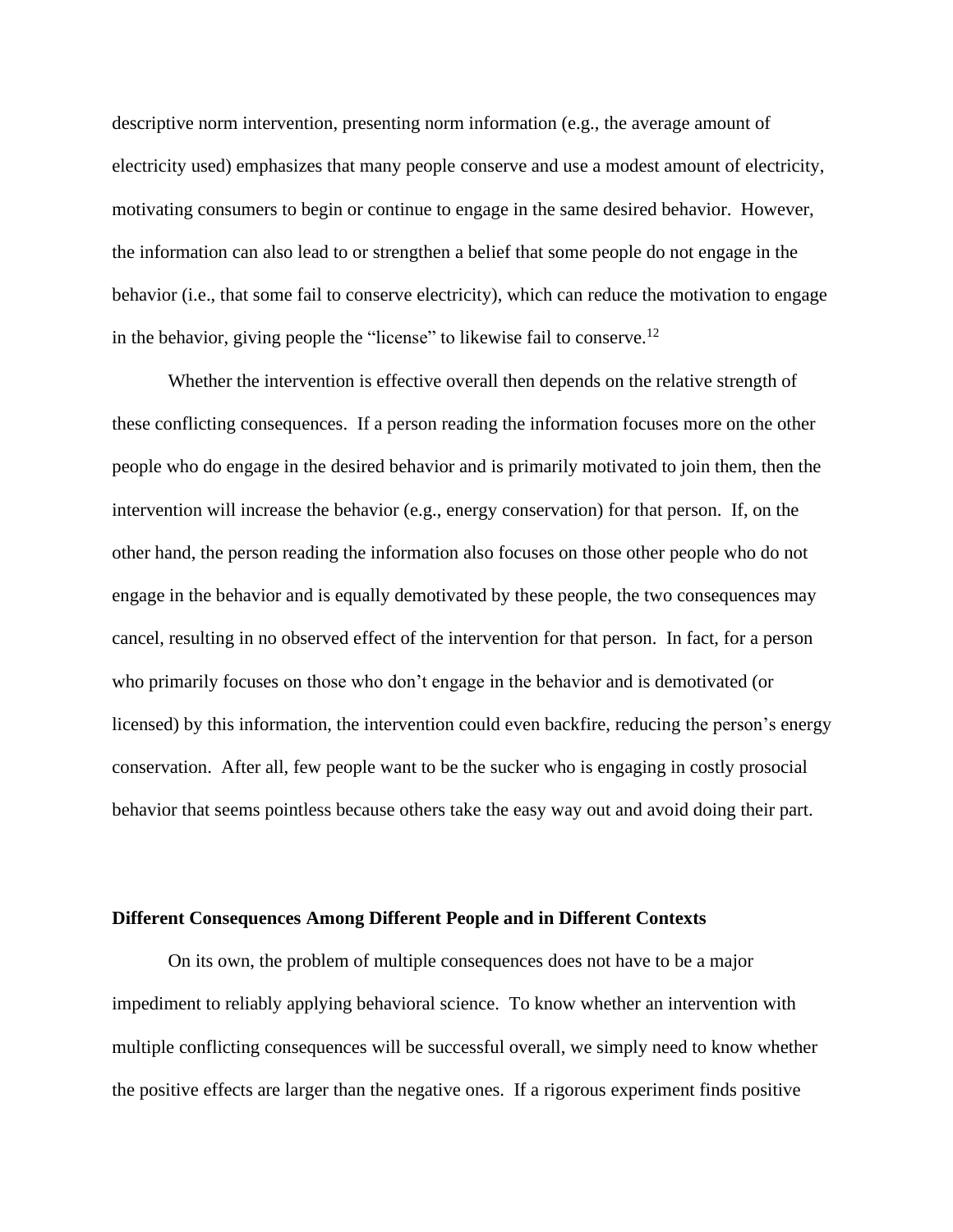effects of the intervention (e.g., providing electricity usage norms reduces usage), then we can conclude that, on average, the positive effects (motivation to conserve from knowing that many others do so) outweigh the negative effects (demotivation from knowing that some others don't). In fact, such an experiment could even help us quantify the relative impact of the two factors.

However, deciding to implement an intervention based on the results of a study in another setting requires assuming that the relative impact of the multiple consequences is stable over populations and contexts. This strong assumption is typically not true. Indeed, several examples in this book in domains ranging from savings behaviour (Chapter 1), credit card debt (Chapter 3), pension contributions (Chapter 3), energy savings (Chapter 1), and welfare programs (Chapter 4) highlight the perils of assuming the stability of settings in translating knowledge.

As illustrated in Figure 6.1, in one application where the positive effect of consequence A outweighs the negative effect of B, a net effect results, while no net effect is observed in another application where the two consequences are equal and cancel each other. Research on psychological factors that influence preferences and choices typically identifies a wide variety of moderators – factors that make a particular psychological process more or less likely to occur and make the process stronger or weaker when it does occur. As a result, the mix of consequences of the same intervention often varies across contexts.

#### **<<INSERT FIGURE 6.1 ABOUT HERE>>**

## **Figure 6.1 The conflicting consequences problem**

The same intervention could yield different results in different applications based on the relative strengths of consequences A and B on the desired behavior.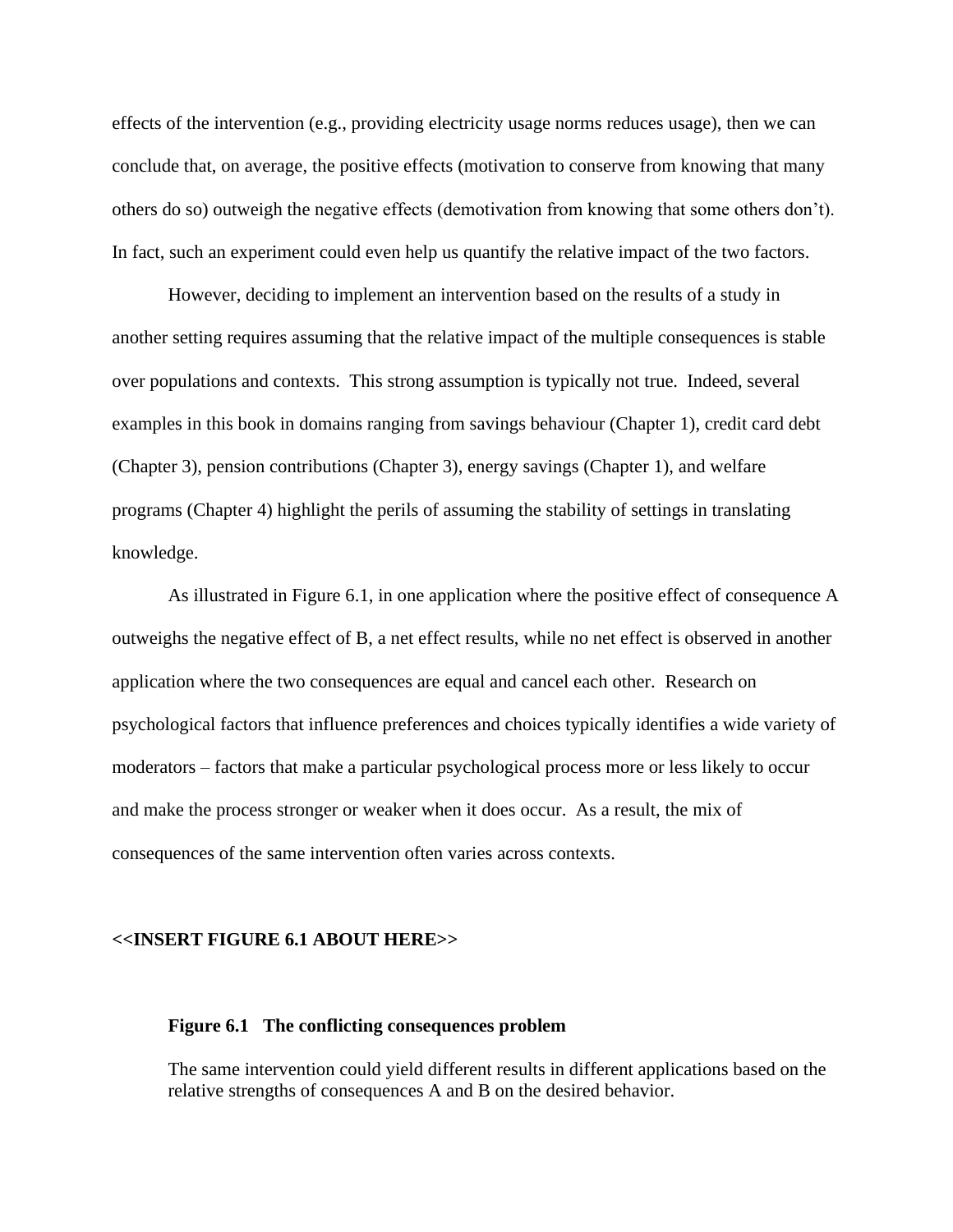A recent empirical investigation found that Opower's norm-based nudges to promote energy conservation yielded differing net results across implementations. In particular, the intervention yielded significantly higher energy savings in their first ten sites than in their next 101 replications.<sup>13</sup> In general, the available information about the effectiveness of interventions may not be representative. Organizations developing a new program might target the initial tests for the most promising locations. Organizations with a more successful ongoing program might be more willing to do a program evaluation field experiment, while those who think evaluations could undermine their credibility would be less willing. <sup>14</sup> Successful interventions are also more "newsworthy" and may be more likely to be publicized.<sup>15</sup>

To understand how the effects of descriptive norms may differ, we can identify some likely factors that contribute to differences in the relative strength of the multiple consequences of this intervention across people and contexts. Before the intervention, some people used less energy than others. Those who used less energy might have assumed that others were like them, carefully conserving energy. As a result, these conservationists might then be surprised to learn that the average person uses far more energy than they had thought, leading them to focus on those not conserving and to feel demotivated. Among those using more energy, on the other hand, the relative strength of the motivating and demotivating effects is likely to depend on preexisting attitudes. For those non-conservers who endorse the goal and don't feel threatened by the implicit rebuke the information provides, the motivating effects are likely to dominate, as intended. However, those who do not endorse the goal or who are defensive about their nonnormative behavior may avoid the intervention, reducing its efficacy.<sup>16</sup> Even more problematically, they may feel more licensed to not engage in the behavior themselves when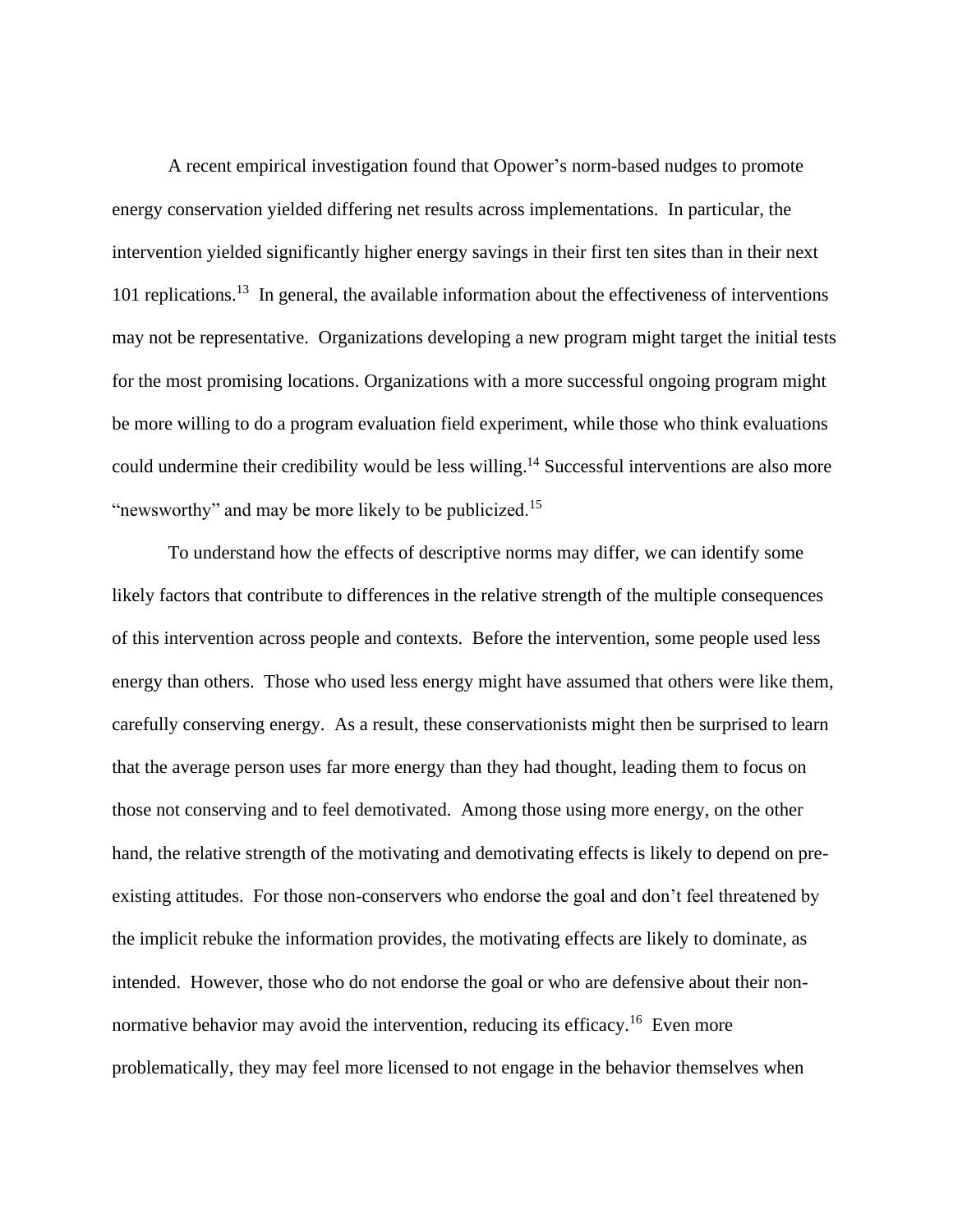they know that there are others who do not engage in the behavior.<sup>17</sup> Consistent with this possibility, descriptive norms are more effective at reducing electricity consumption among liberals than conservatives.<sup>18</sup>

In theory, if an intervention only has a single simple effect, decisions about using the intervention are simpler, even when the magnitude of the effect varies by context. As long as the cost of the intervention is low, implementation can be justified by the potential benefit if successful and the minimal risk otherwise (because nothing will change if it is unsuccessful). However, this justification no longer holds when the intervention has multiple *conflicting* (i.e., both positive and negative) consequences that vary in relative strength. In such situations, the risk is that the negative consequences could dominate in a particular implementation, resulting in a negative net effect.

Our general framework applies to any situation in which a successful intervention from one study is used in a different setting, as illustrated using three case studies.

### **Case 1: Using Temporary Incentives to Motivate Useful Behavior**

Material incentives (including financial rewards, such as salaries) are perhaps the most basic way to motivate behavior because of the simple fact that people will do more of an activity that is more rewarding. However, a highly influential literature has raised concerns about a conflicting consequence when using temporary incentives to motivate useful behavior (e.g., going to the gym, eating healthy, giving nutritional supplements to children in developing countries). Researchers in psychology, based on lab experiments, have argued that although such incentives boost compensated behavior, they also undermine people's own intrinsic motivation to do useful or enjoyable activities without compensation.<sup>19</sup> As a result, practitioners have been warned<sup>20</sup> that once rewards are taken away, people's long-term engagement and performance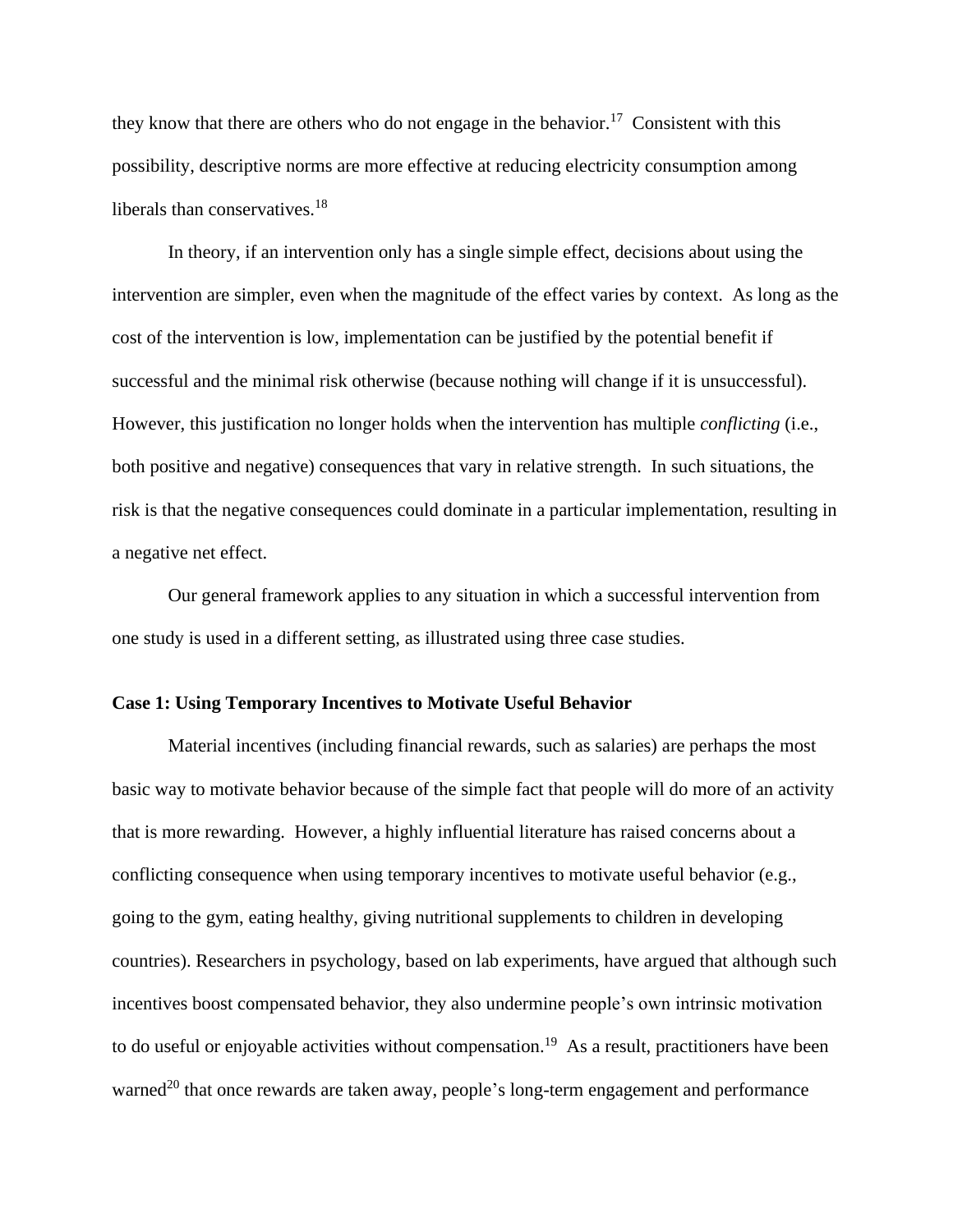might be lower than if incentives had not been used. This view has been quite influential, limiting the use of temporary incentives as a tool to motivate behavior, particularly in the context of education.

However, our framework recognizes that a *potential* conflicting effect of reducing intrinsic motivation is not a sufficient reason to abandon the use of temporary incentives. Instead, the question is how the potential motivating and demotivating consequences of temporary incentives balance out to produce the net effect of the intervention on the specific outcome of interest in a given context. In fact, field experiments that measured the effects of temporary incentives on people's behavior days, weeks, or months after the incentive ended reported no such detrimental net effects, contrary to the immediate negative effects found in lab experiments.<sup>21</sup> For example, temporary cash awards for students raising their first-year GPA had either no effect or a positive effect on GPA the subsequent year.<sup>22</sup>

Our research confirms that temporary incentives have two separate conflicting effects on post-incentive motivation and engagement.<sup>23</sup> However, the potential adverse effects are not due to a long-term loss of intrinsic motivation. Instead, decision-makers are motivated to take a "break" after exerting additional effort to earn the reward. When a moderately rewarding temporary incentive is provided, we find a momentary break from task engagement when the reward ends, but the net effect differs over a longer time horizon, as people quickly return to their baseline activity level. A sufficiently rewarding incentive can increase liking of the task because of positive reinforcement from the rewards. Indeed, when the temporary incentive is more generous, we observe less of a momentary decrease in engagement immediately after the incentive ends, and people's engagement can increase to above their pre-reward levels over time.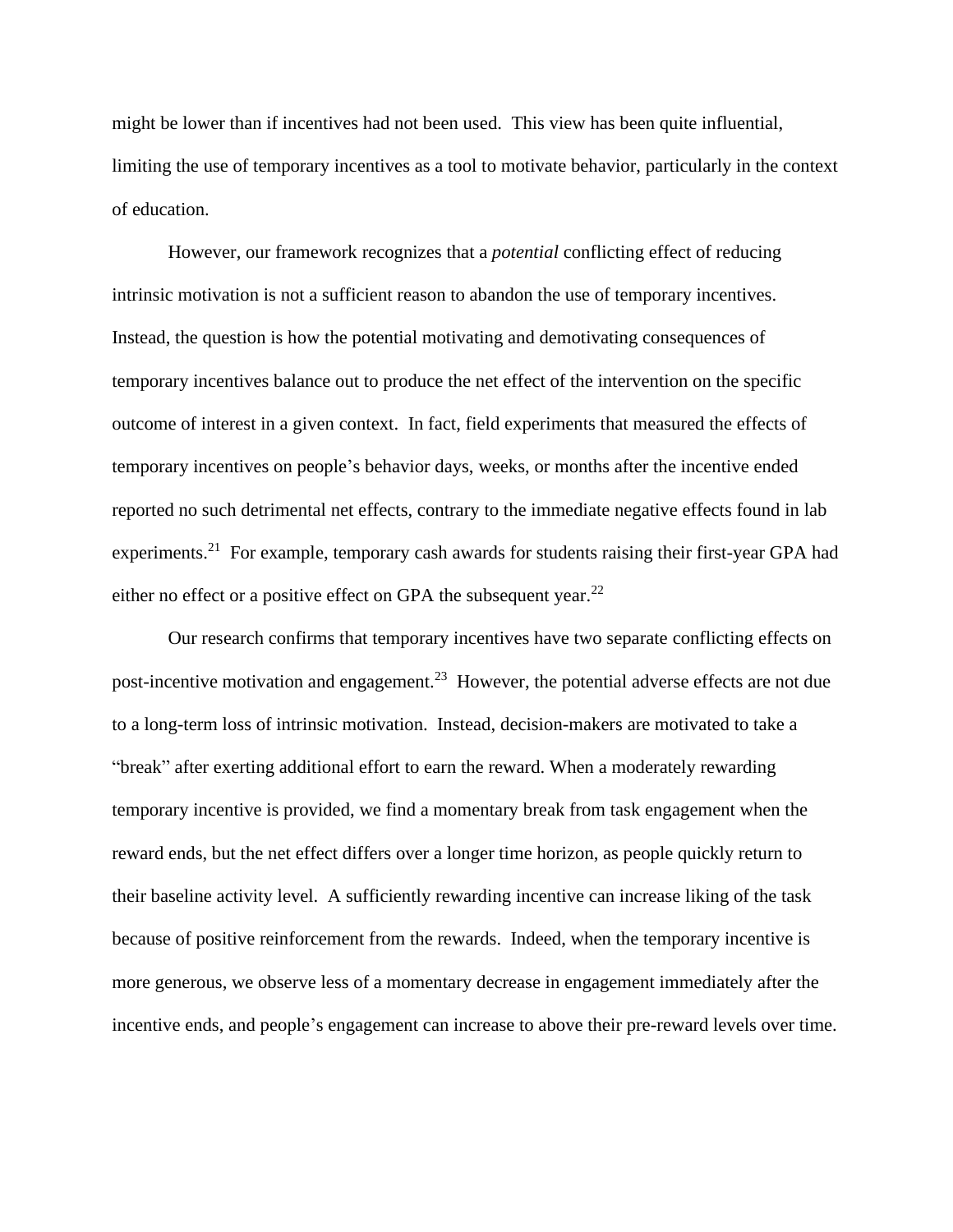As a result, the net effect will systematically depend on both the magnitude of the reward and the time-frame of the outcome (e.g., immediately after the incentive ends vs. longer-term).

Identifying the actual conflicting consequences allowed us to reconcile past research and better predict the effects of temporary incentives. We applied this approach in a café field study where we used a discount to incentivize lunchtime customers to buy soup. As predicted, soup sales dropped significantly on the first day after the discount ended (without advance notice) but then increased back to the pre-incentive sales level over the next few days.<sup>24</sup>

## **Case 2: Can Defaults Increase Charitable Contributions?**

Cass Sunstein, the co-author of the book *Nudge*, has stated that if there were an Olympic medal for the most effective tool in behavioral economics, the clear winner would be decision defaults,<sup>25</sup> a view supported by a review comparing behavioral interventions.<sup>26</sup> Defaults define one option as the action to take unless the person selects a different course of action. In some settings (e.g., organ donation,  $27$  saving for retirement,  $28$  etc.), a major reason why defaults are effective is that many people don't make a decision and instead let the default occur.

However, defaults can affect outcomes even when people actively make decisions, and a default course of behavior cannot be imposed, such as in fundraising appeals. For example, people might treat the default as an implicit recommendation or norm, or they might be averse to change and prefer the status quo.<sup>29</sup> Most philanthropic organizations solicit donations online or via mail, where it is trivial to implement a non-binding default or "suggested amount." Our review of fundraising practices of top charities found that less than half used a pre-selected default contribution in their menu of amount options. Of those who had a default-ask, the vast majority used the lowest or second-lowest menu amount as the default donation option. We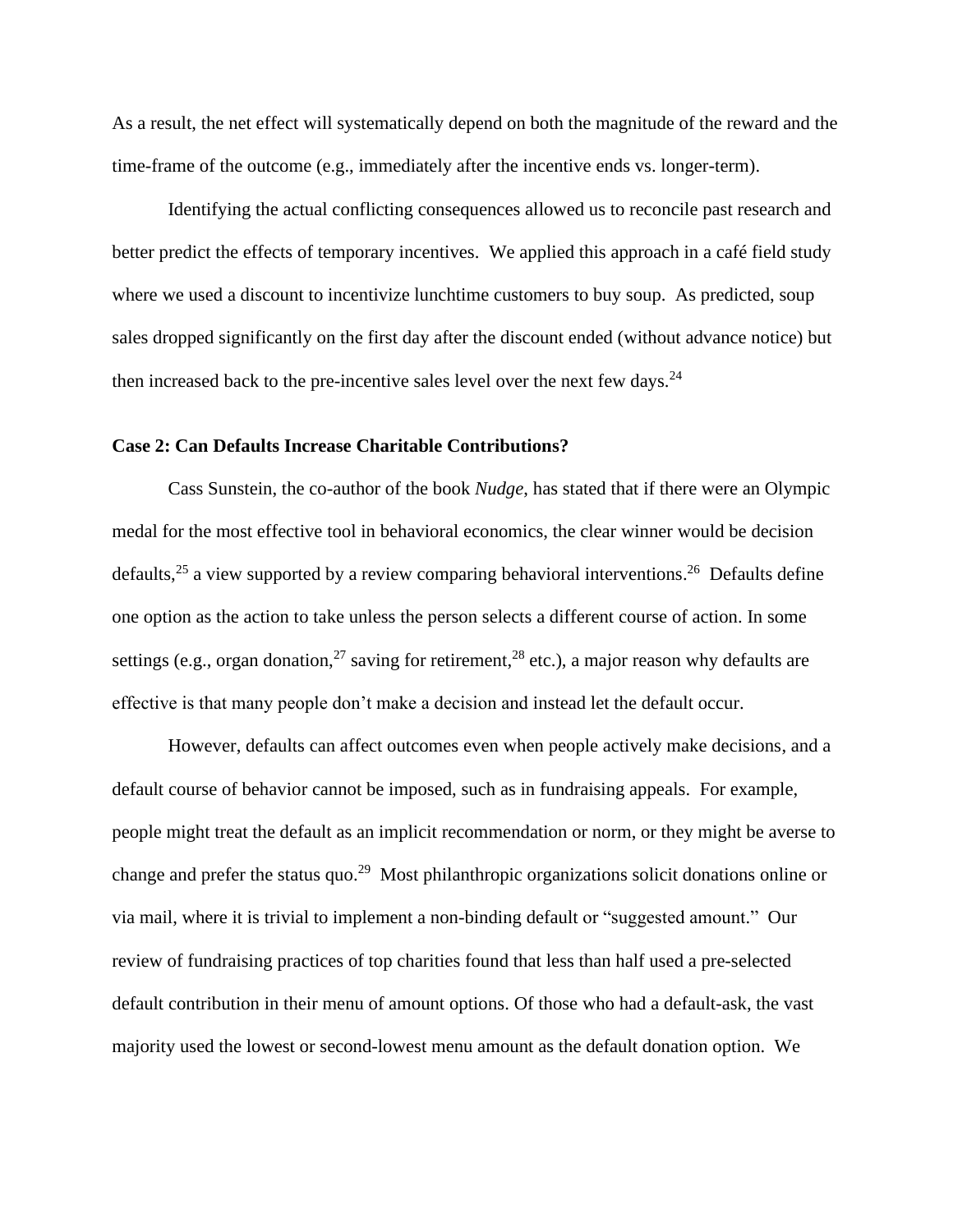conducted a series of studies to test the net effect on the funds raised of defaulting potential donors to a particular donation amount.

Prior experimental research on suggested donation amounts had revealed a confusing set of seemingly contradictory results, with suggested amounts sometimes resulting in more donations, sometimes less, and sometimes making no difference. Our investigation revealed that the effect of default nudges on the funds raised by a charitable solicitation could not be understood as a single effect, or even a single effect that varies in strength.<sup>30</sup> Instead, in a series of lab and online studies, we found that two separate conflicting consequences consistently operated in tandem, systematically varying with the defaulted donation amount, such that their joint effect determines whether implementing a particular default "suggested donation" raises more funds than the baseline of no default.

First, defaults suggest to the donor an amount to give. So, the straightforward (and typically intended) effect of defaulting or suggesting an amount is that people give that amount or a similar amount. Thus, among those who donate, setting a higher default would be expected to yield larger donations, on average, and we find that it usually does. In fact, this consequence results in a risk that setting too low a default – asking donors for less than they would otherwise be willing to give – could reduce donations. Donors asked to donate \$10, for example, may think to themselves, "I was willing to give \$50, but since you say that all you need is \$10, it's a win-win: I get to feel good about helping, for less!" If this were the only effect of defaults, the prescription would be clear: set a high donation amount as the default.

However, we find that there is also a second effect of suggested amounts, conflicting with the first: suggesting a donation amount impacts whether or not people donate at all. Even when people can donate any amount they choose, suggesting a large amount typically reduces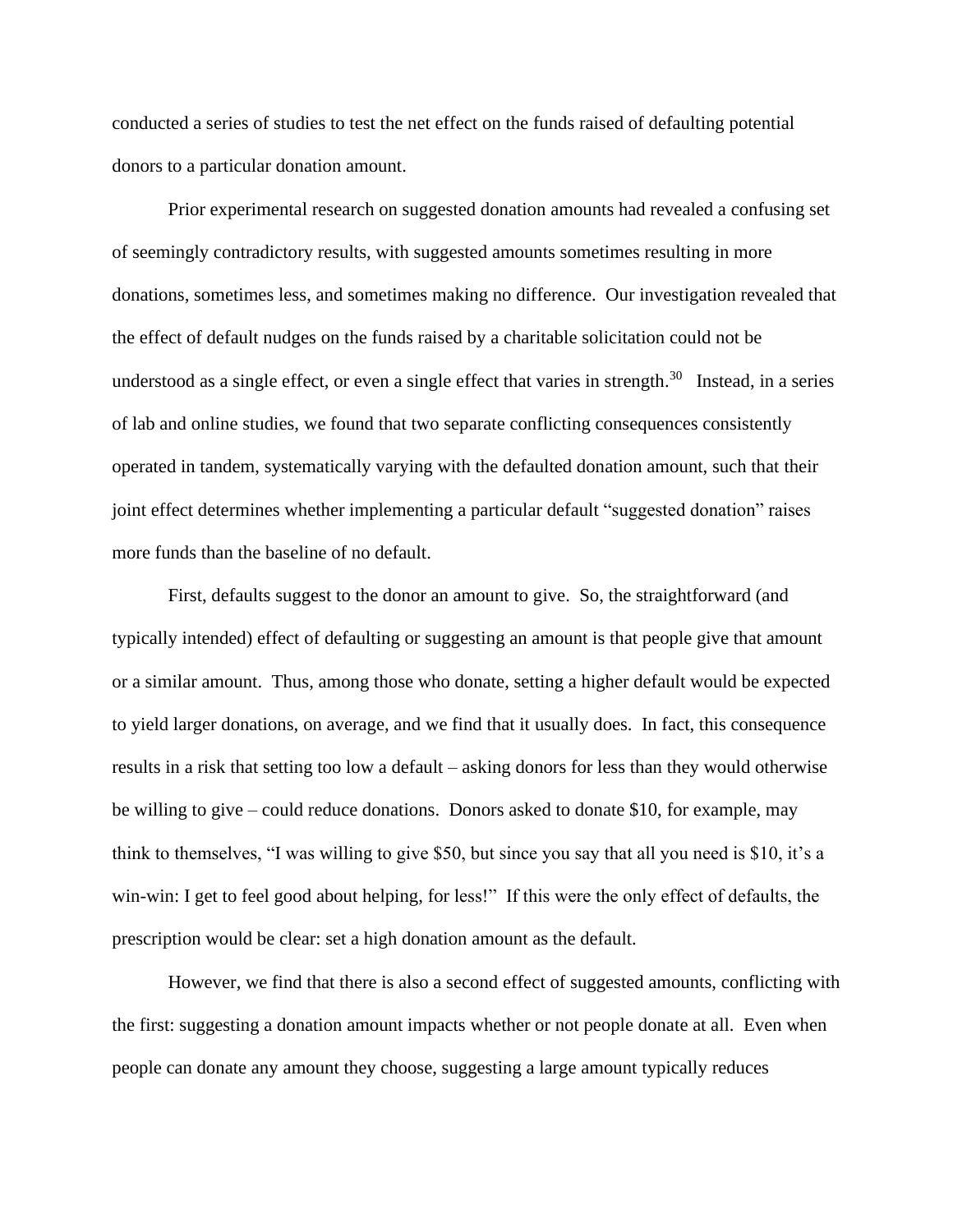donations, and suggesting a small amount increases donations, relative to the baseline. It's as if potential donors would rather not participate than give a "wrong" amount. Donors reassured by the suggestion of a small donation are more likely to open their wallets, while those asked for a large donation move on instead of giving the small amount they would have otherwise been willing to donate.

As a result, the net effect of setting a particular donation amount as the default is not obvious. Asking for a smaller amount than the typical donation will encourage people to donate, but they may give less than they would have given without a default. In contrast, asking for an above-average amount may result in fewer people participating but giving more. Given that the net funds raised are the product of participation and average donation amount, how the joint effect of these two consequences balances out will determine whether a particular suggested amount results in more funds, less funds, or the same amount as without the suggested amount. A re-analysis found that the seemingly contradictory results of past studies were largely explained as the net of these two conflicting consequences varying by the suggested amount.

Furthermore, the relative sensitivity of participation rates and averaged donation amounts to the default intervention may differ across people and donation contexts, resulting in even greater uncertainty about the net effect of an intervention in a given context. In particular, among prior donors who give regularly, participation may be less sensitive, and donation amount may be relatively more sensitive to the default, while the reverse may be the case among donors who often fail to give.

Results of two separate field experiments conducted with the University of Chicago Booth School of Business annual fundraising campaign validated these insights and demonstrated the usefulness of the framework. In the first experiment, conducted at the end of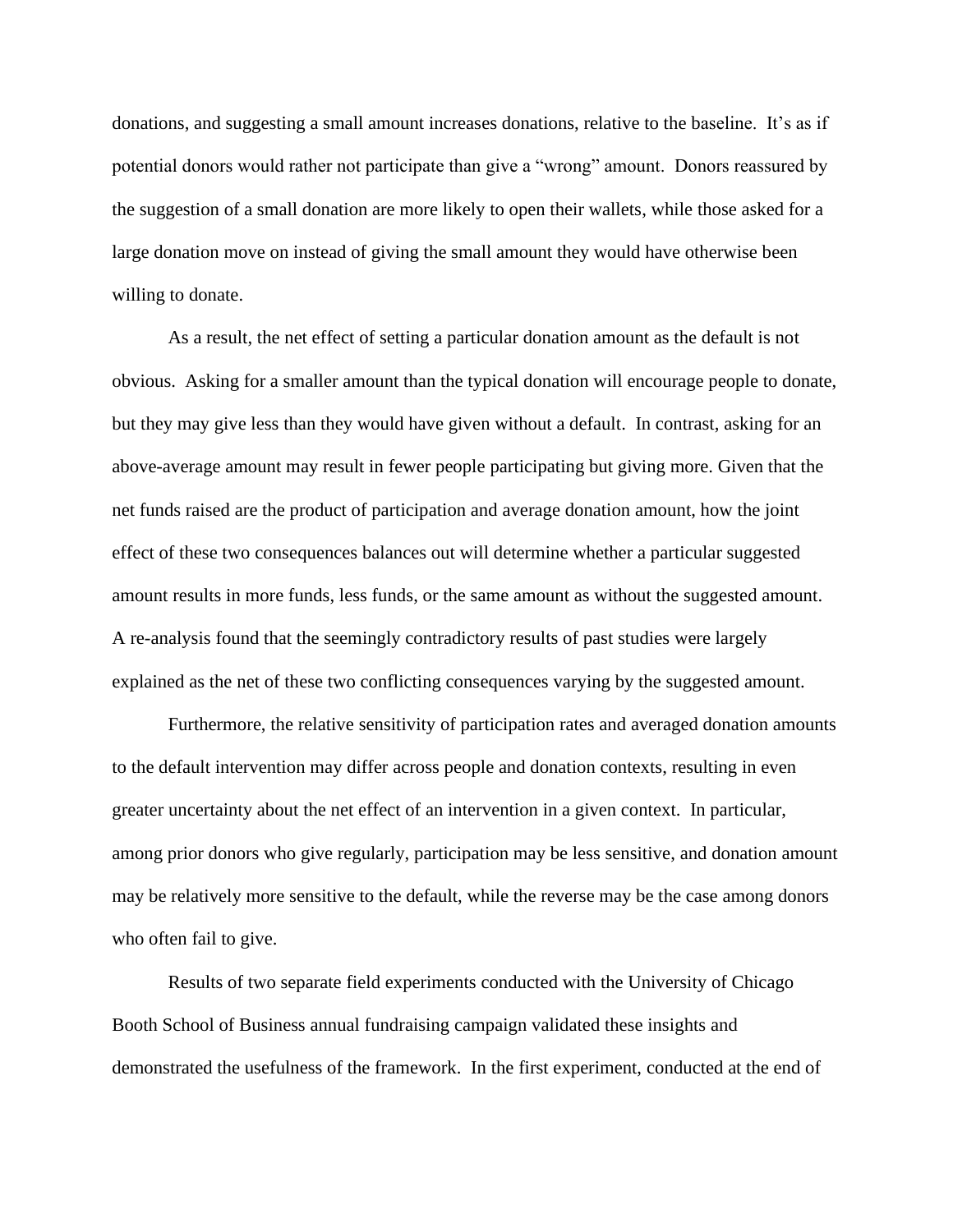the annual campaign, we varied the presence and amount of a "suggested" donation level in solicitations sent to prior donors who had not yet given in response to three mailers sent earlier that academic year. Among these unlikely donors, setting the lowest amount as the default raised more funds than the no-default appeal, while the higher default amounts were not effective. The low default did result in lower donation amounts among those who gave, but this was more than compensated for by a 128% increase in the (low) rate of giving.

In a follow-up study, we conducted the same experiment at the start of a new annual campaign in solicitations sent to all past donors, including the donors who give regularly that had been excluded in the first study.<sup>31</sup> The low default, which had been the best performer in the prior campaign, instead did the worst, reducing funds raised compared to the no-default baseline. This outcome was the result of the net effect from a different balance between the two conflicting outcomes: the low default substantially reduced the donation amounts among those who gave but had only a small positive effect on the (already much higher) participation rate in this population.

The experiment targeting frequent donors found a net effect of the low-amount default that was the *opposite* of the effect in the study targeting infrequent donors. While these findings can provide guidelines for thinking about how suggested amounts might be beneficial or harmful for a charity to use, a particular organization cannot readily know how a particular suggested amount would affect the funds raised. Even when we believe that we understand the underlying process, the variability of the relative impact of conflicting consequences leaves us uncertain and unable to predict the net effect of a specific default intervention when targeting a particular pool of donors for a given charity.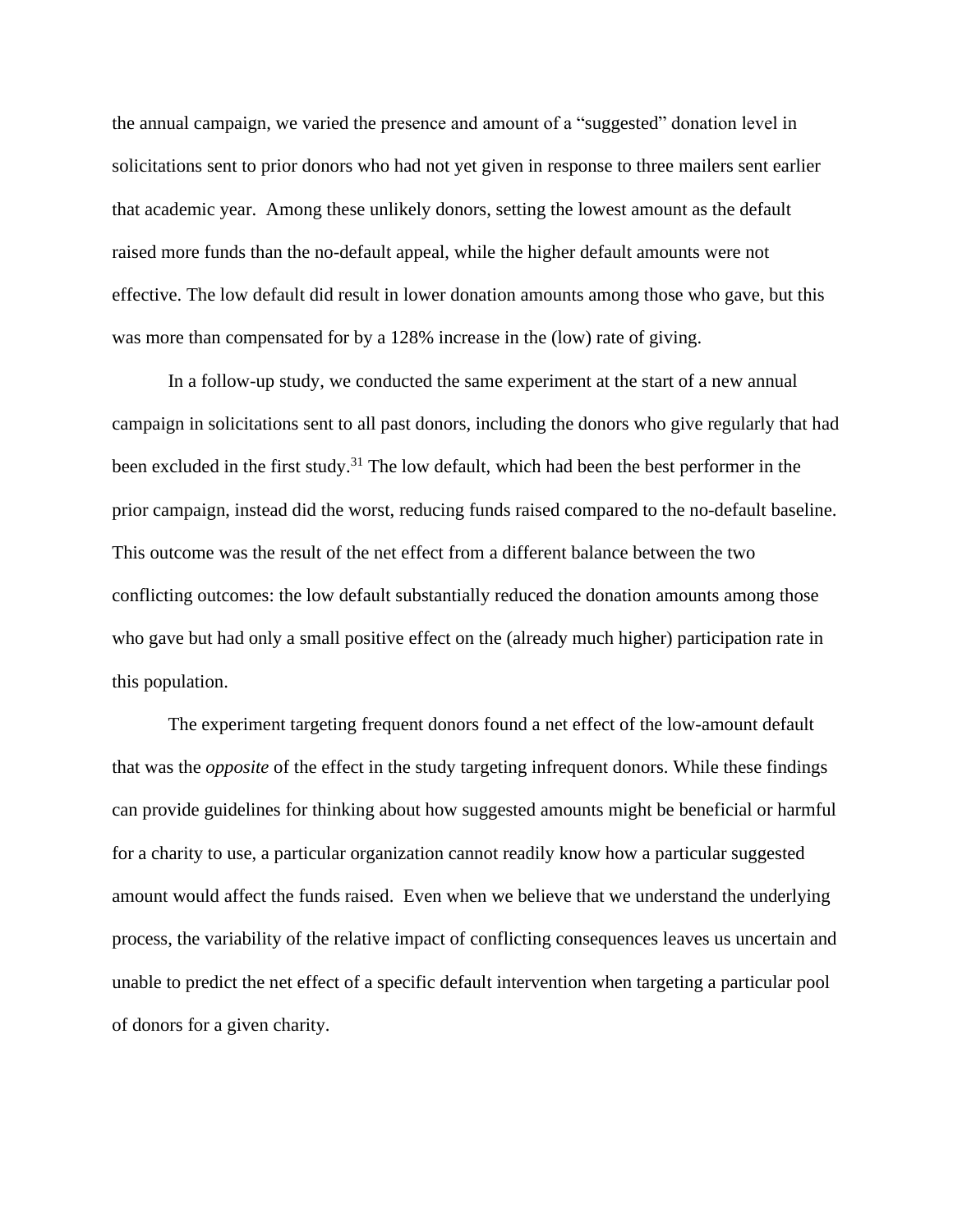## **Case 3: The Failure of a Promising Matching Mechanism in Fundraising**

It may turn out that the conflicting consequences problem is occurring in practice, even when conflicting consequences were not identified in advance, and the proposed intervention may have seemed like it would have straightforward positive effects. Research that we have conducted regarding matching solicitations in charitable fundraising (e.g., every dollar donated is matched by an extra dollar from a benefactor) provides a demonstration of this principle.<sup>32</sup>

Matching appeals have been described as a staple of fundraising and are routinely used in appeals.<sup>33</sup> Theoretical models of altruism identify two benefits to the donor: the charity having more funds to do its work (regardless of the source) and the "warm glow" that the donor gets from being personally responsible for giving.<sup>34</sup> In this model, matching appeals motivate donors by enabling the donor to direct more funds to the charity than just the donation they personally give, increasing the impact of the person's donation on the funds available to the charity, and thereby motivating them to give more.<sup>35</sup> Based on this theoretical framework, we developed a novel approach to making matches more effective: reframing the match as the benefactor helping the donor give more (i.e., as opposed to the benefactor making their own separate matching donation). The idea behind this "giving credit" match framing is to increase the "warm glow" the donor feels from giving, in addition to increasing the objective benefit to the charity. Consequently, the new framing would be predicted by theoretical models to increase donations from the match. A sample of fundraising experts who we surveyed overwhelmingly predicted that the "giving credit" framing would be effective, and most believed it would be more effective than the standard match framing.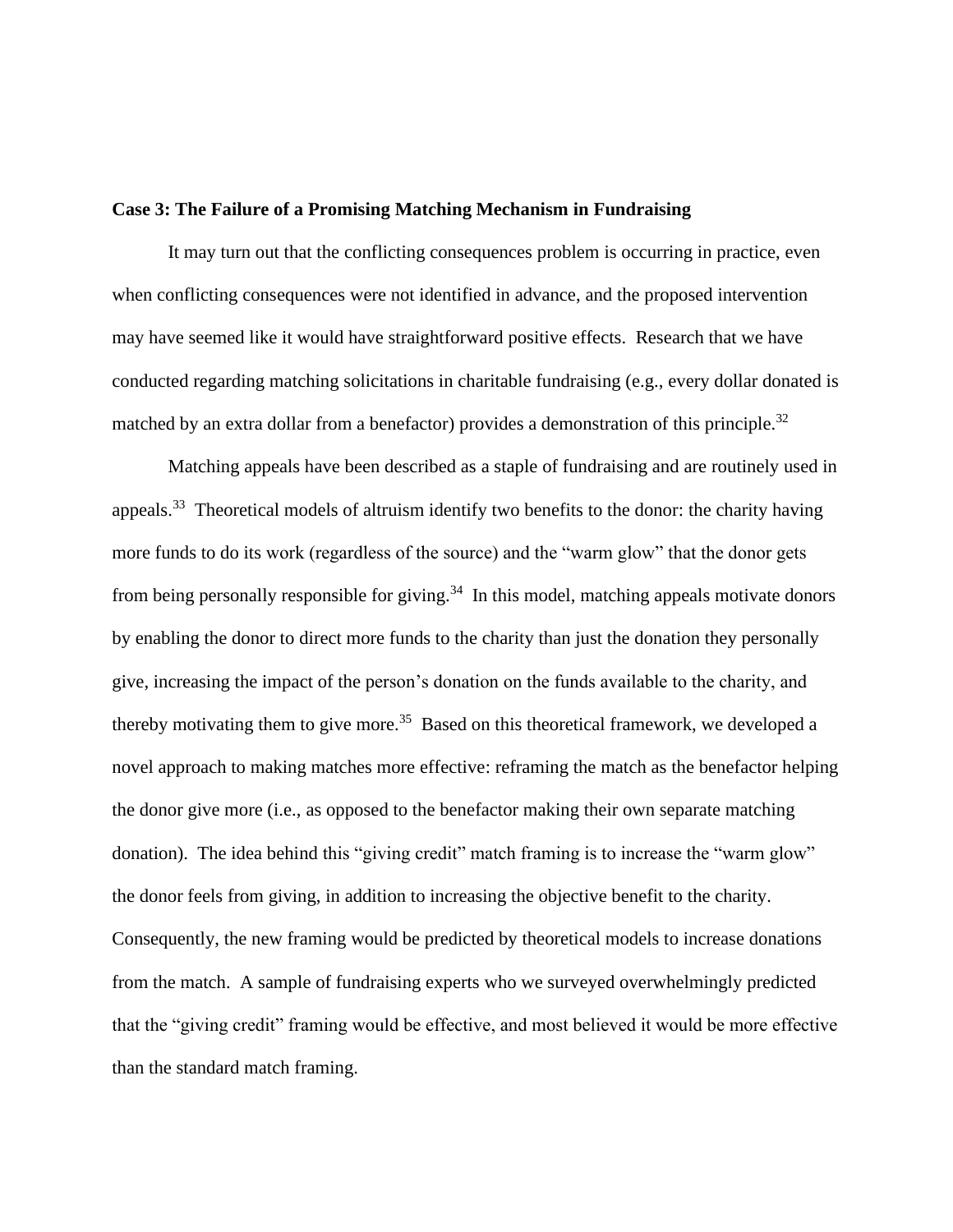However, despite its basis in academic theory and the favorable intuitions of fundraising experts, our novel "giving credit" framing was a failure when tested in practice in two fundraising campaigns for a Chicago arts non-profit targeting prior donors. The participation rate among potential donors who received the "giving credit" version of the matching appeal was almost half of the participation rate using the standard matching description and, as a result, raised significantly less funds.

Why did this promising, vetted intervention fail? While our field experiments did not collect the data needed to conclusively identify the underlying cause, it seems clear that the "giving credit" framing had a conflicting negative consequence on donors' motivations that far outweighed the intended positive effect of giving the donors a reason to feel "warm glow" from the benefactor's match. It is possible that the "giving credit" framing seemed weird or manipulative to the prospective donors. Atlernatively, encouraging the potential donor to see the benefactor's funds as their own donation may have had the reverse effect, reducing perceived personal accountability for one's own donation because of the suggested "co-mingling" of funds. In any case, a promising intervention failed in practice, at least in the setting in which it was tested, because the intervention that was assumed to have a single positive motivational impact instead involved multiple conflicting potential consequences, resulting in a net effect mispredicted by us as well as by fundraising experts.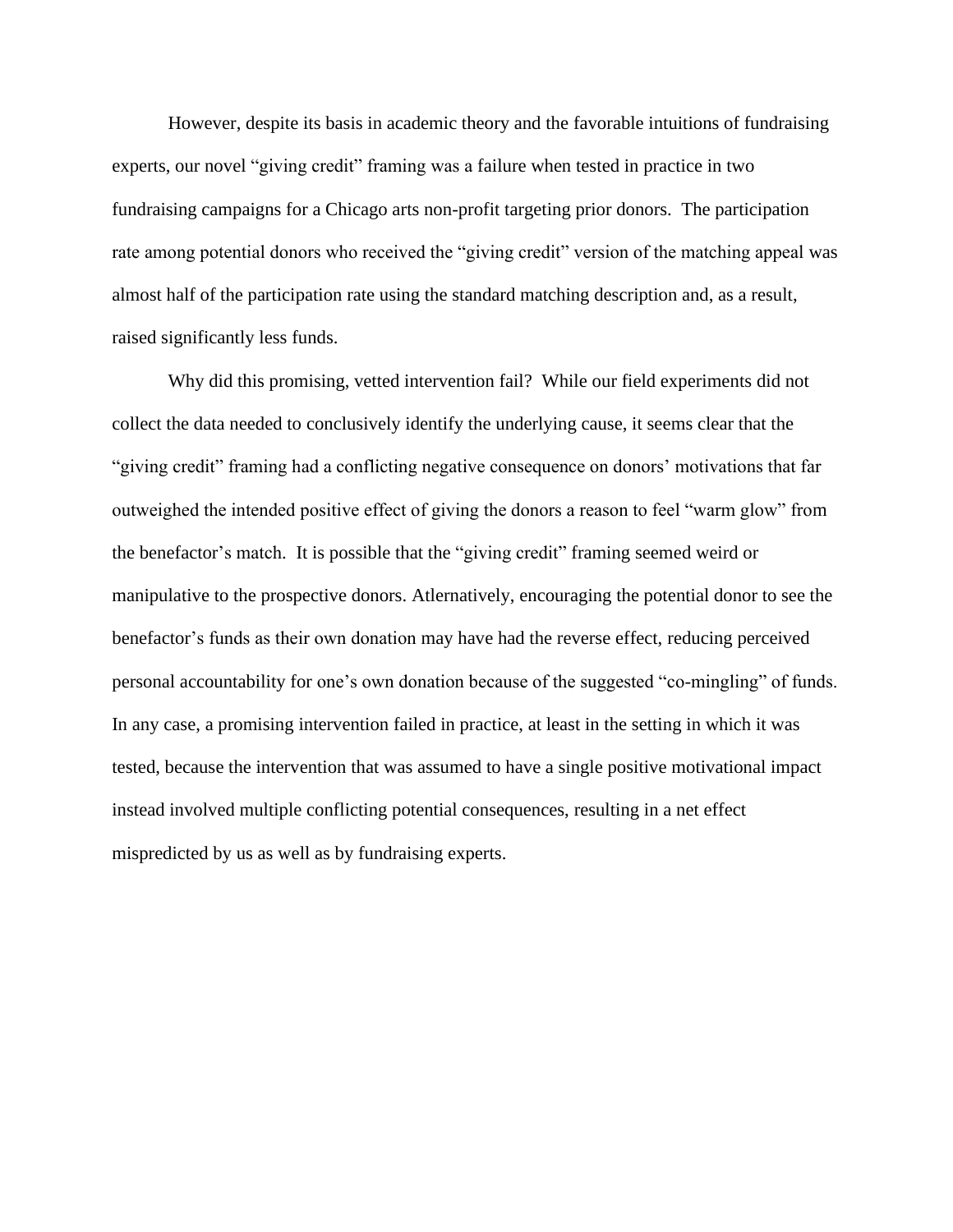|                                                                                            | <b>Consequence A</b>                                                                                                                | <b>Consequence B</b>                                                                                                             |
|--------------------------------------------------------------------------------------------|-------------------------------------------------------------------------------------------------------------------------------------|----------------------------------------------------------------------------------------------------------------------------------|
| Case 1: Using<br>temporary<br>incentives to<br>motivate useful<br>behavior                 | Longer-run return to baseline after<br>"break" is over. Positive spillover from<br>reinforcement, habit formation also<br>possible. | Short-run decrease in<br>engagement after<br>incentives end because the<br>option of a "break" is<br>salient and easy to justify |
| <b>Case 2: Using</b><br>defaults to increase<br>charitable<br>contributions                | Lower defaults motivate participation as<br>donors earn "warm glow" from the act of<br>giving.                                      | Lower default amount<br>licenses people to donate a<br>smaller amount.                                                           |
| Case 3: "Giving<br>credit" match<br>framing intended to<br>improve fundraising<br>outcomes | Increase in "warm glow" from donors"<br>match.                                                                                      | Unidentified: could be<br>confusion, perceived<br>manipulativeness, or a<br>reduction in accountability.                         |

## **Table 6.1 Summary of the Cases Discussed in This Chapter**

The "giving credit" framing might not be harmful or could even be successful in a different fundraising context. To know if that is the case, we would need first to identify all the conflicting consequences of framing matching appeals that way and then develop a means to predict how the relative impact of the conflicting consequences varies across implementation contexts. In the absence of this complete understanding of the intervention, a policy-maker simply cannot generalize from observing either success or failure in another context to determine whether an intervention with potentially conflicting consequences would be beneficial, inconsequential, or harmful in their own context.

## **The Path Forward**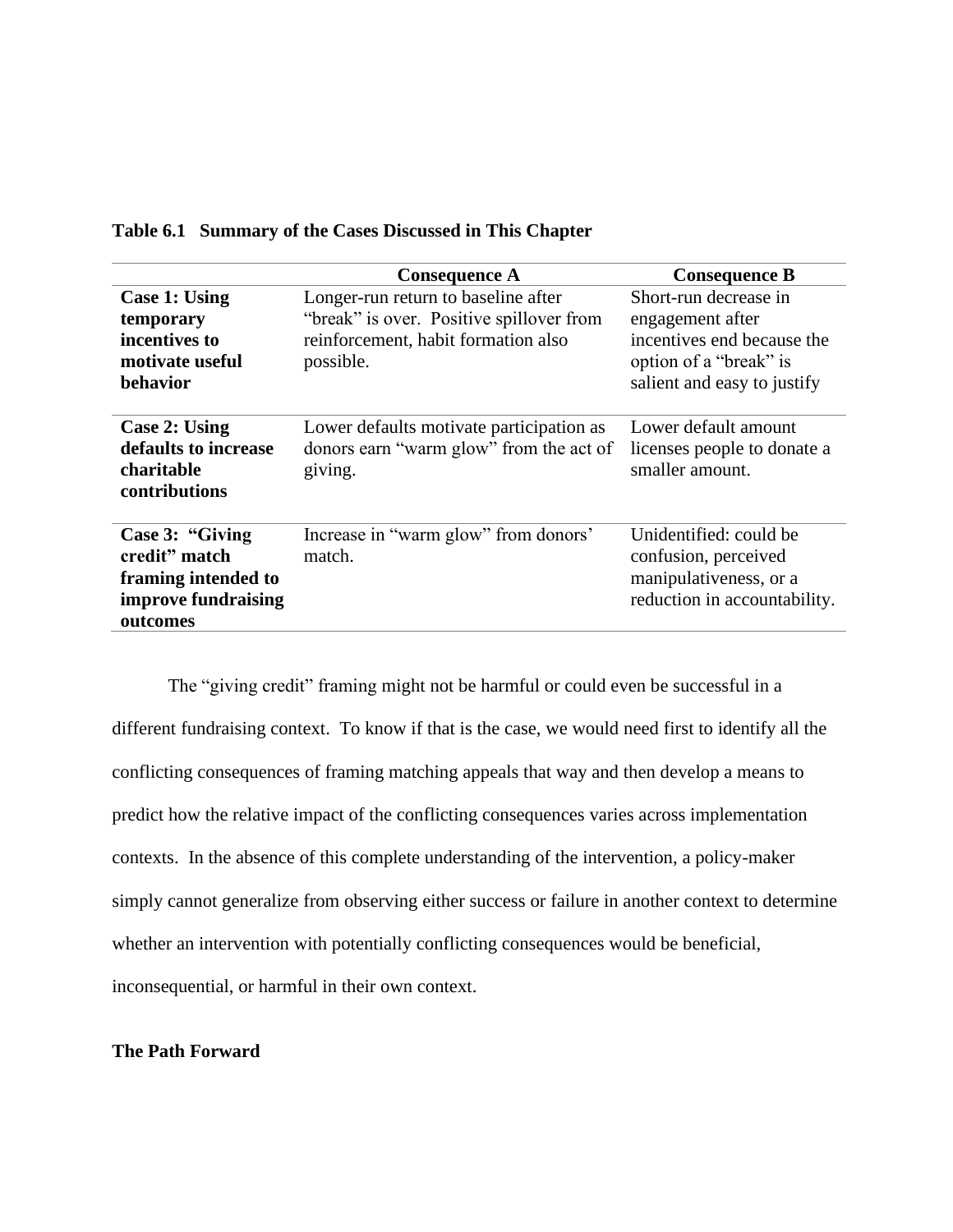The problem of conflicting consequences prescribes a different approach to using behavioral insights in practice than is often the case. Experimental evidence that an intervention has beneficial effects in another context, whether from academic research or observed in practice, validates the intervention as a *hypothesis to be tested* in the intended context, not as a policy to be adopted. Absent a complete understanding of how the potential conflicting consequences net out in a given context, which we typically do not have, we cannot predict the consequences of implementing even seemingly "proven" interventions. For academics, this suggests a need to go beyond "proof of concept" research and develop detailed and robust models of the most promising interventions.

|                   | <b>Factors suggesting multiple consequences</b>                        |  |
|-------------------|------------------------------------------------------------------------|--|
| <b>Question 1</b> | Do people differ in relevant experience (e.g., high vs. low            |  |
|                   | engagement, prior experience, or expertise)?                           |  |
| <b>Question 2</b> | Do people differ in relevant values or attitudes? (e.g., identifying   |  |
|                   | with a pro-environment agenda or not)                                  |  |
| <b>Question 3</b> | Can short-term and long-term effects differ (e.g., due to forgetting,  |  |
|                   | fatigue, habit-formation, or satiation over time)?                     |  |
| <b>Question 4</b> | Does the targeted behavior involve multiple distinct decisions (e.g.,  |  |
|                   | whether to give and how much to donate)?                               |  |
| <b>Question 5</b> | Do the intervention cues have multiple plausible interpretations?      |  |
|                   | (e.g., as information or allocation of responsibility or an attempt to |  |
|                   | manipulate)                                                            |  |

**Table 6.2 Decision Aid to Identify Potential Conflicting Consequences: Ask Yourself the Following Five Questions to Start**

For practitioners, even the most promising new behavioral intervention should be subjected to substantial field-testing in one's own context, across the factors varying in that context, before changing to a new policy. The common reluctance many organizations have to test initiatives experimentally with appropriate controls and the preference to instead simply set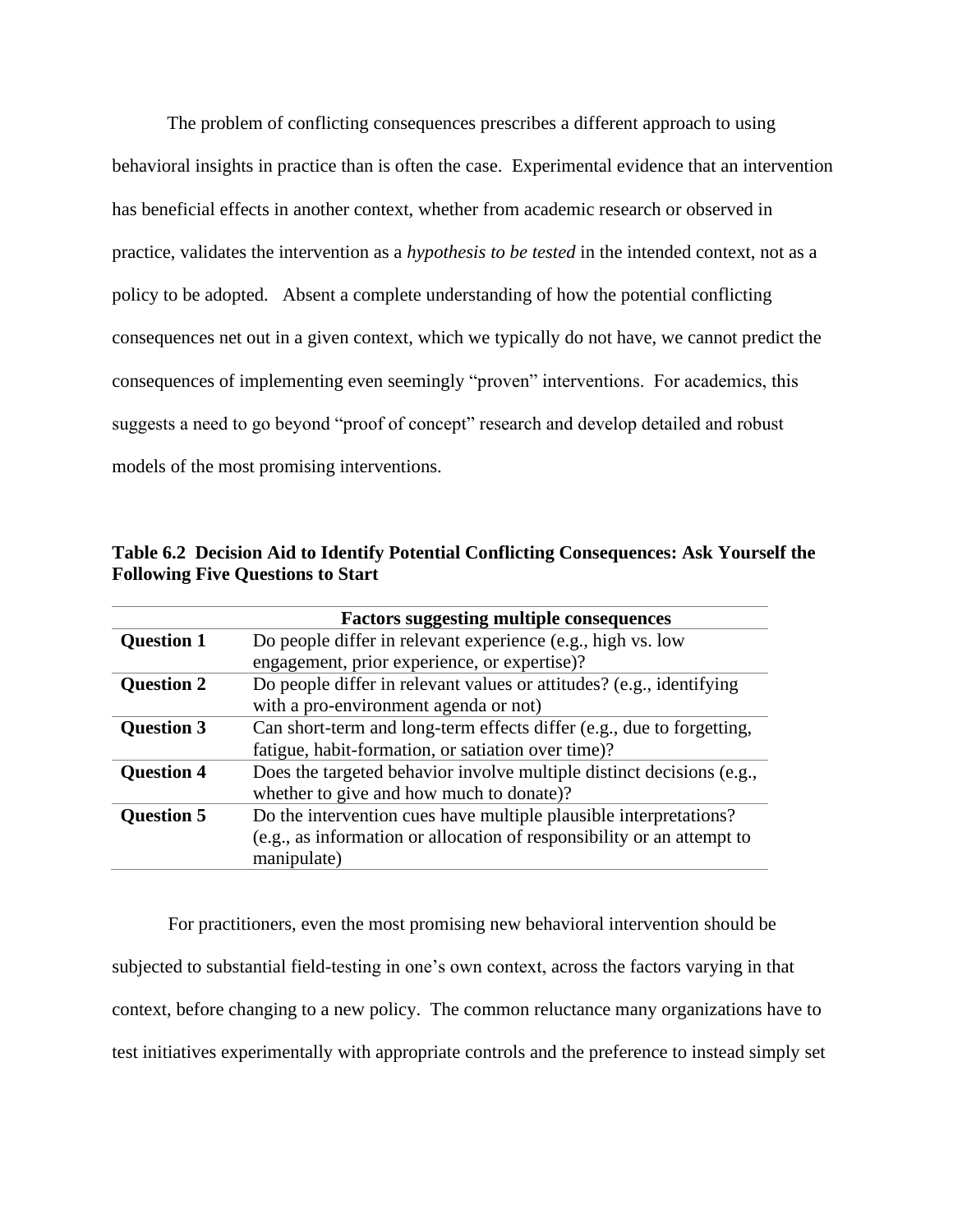policy and act can have serious hidden costs when interventions have conflicting consequences,

perpetuating costly mistakes and impeding context-specific informed decision-making.

## **NOTES**

<sup>3</sup> *Fact check: Outdated video of Fauci saying "there's no reason to be walking around with a mask."* (n.d.). Reuters. Retrieved March 15, 2021, from [https://www.reuters.com/article/uk-factcheck-fauci-outdated-video-masks/fact](https://www.reuters.com/article/uk-factcheck-fauci-outdated-video-masks/fact-checkoutdated-video-of-fauci-saying-theres-no-reason-to-be-walking-around-with-a-mask-idUSKBN26T2TR)[checkoutdated-video-of-fauci-saying-theres-no-reason-to-be-walking-around-with-a-mask-idUSKBN26T2TR](https://www.reuters.com/article/uk-factcheck-fauci-outdated-video-masks/fact-checkoutdated-video-of-fauci-saying-theres-no-reason-to-be-walking-around-with-a-mask-idUSKBN26T2TR)

<sup>4</sup> Mitze, T., Kosfeld, R., Rode, J., & Wälde, K. (2020). Face masks considerably reduce COVID-19 cases in Germany. *Proceedings of the National Academy of Sciences*, *117*(51), 32293–32301[.](https://doi.org/10.1073/pnas.2015954117) <https://doi.org/10.1073/pnas.2015954117>

<sup>5</sup> Seres, G., Balleyer, A. H., Cerutti, N., Friedrichsen, J., & Süer, M. (2020). *Face Mask Use and Physical Distancing Before and After Mandatory Masking: Evidence From Public Waiting Lines* (SSRN Scholarly Paper ID 3641367). Social Science Research Network. <https://doi.org/10.2139/ssrn.3641367>

 $6$  See Mantzari, E., Rubin, G. J., & Marteau, T. M. (2020). Is risk compensation threatening public health in the covid-19 pandemic? *BMJ*, *370*, m2913. [https://doi.org/10.1136/bmj.m2913;](https://doi.org/10.1136/bmj.m2913) and Esmaeilikia, M., Radun, I., Grzebieta, R., & Olivier, J. (2019). Bicycle helmets and risky behaviour: A systematic review. *Transportation Research Part F: Traffic Psychology and Behaviour, 60*, 299-310. doi:10.1016/j.trf.2018.10.026

<sup>7</sup> Thaler, R. H. (2012). Watching behavior before writing the rules. *The New York Times*, *7*.

<sup>8</sup> Cialdini, R. B. (2003). Crafting Normative Messages to Protect the Environment. *Current Directions in Psychological Science*, *12*(4), 105–109. <https://doi.org/10.1111/1467-8721.01242>

<sup>9</sup> Allcott, H. (2011). Social norms and energy conservation. *Journal of Public Economics*, *95*(9), 1082–109[5.](https://doi.org/10.1016/j.jpubeco.2011.03.003) <https://doi.org/10.1016/j.jpubeco.2011.03.003>

<sup>10</sup> Ferraro, P. J., & Price, M. K. (2013). Using Nonpecuniary Strategies to Influence Behavior: Evidence from a Large-Scale Field Experiment. *The Review of Economics and Statistics*, *95*(1), 64–73[.](https://doi.org/10.1162/REST_a_00344) [https://doi.org/10.1162/REST\\_a\\_00344](https://doi.org/10.1162/REST_a_00344)

<sup>11</sup> Rahim, S. (2010, June 21). *Finding the "Weapons" of Persuasion to Save Energy*. NY Time[s.](https://archive.nytimes.com/www.nytimes.com/cwire/2010/06/21/21climatewire-finding-the-weapons-of-persuasion-to-save-ene-8137.html?pagewanted=1) [https://archive.nytimes.com/www.nytimes.com/cwire/2010/06/21/21climatewire-finding-the-weapons-of](https://archive.nytimes.com/www.nytimes.com/cwire/2010/06/21/21climatewire-finding-the-weapons-of-persuasion-to-save-ene-8137.html?pagewanted=1)[persuasion-to-save-ene-8137.html?pagewanted=1](https://archive.nytimes.com/www.nytimes.com/cwire/2010/06/21/21climatewire-finding-the-weapons-of-persuasion-to-save-ene-8137.html?pagewanted=1)

<sup>1</sup> See Peltzman, S. (1975). The Effects of Automobile Safety Regulation. *Journal of Political Economy*, *83*(4), 677– 725. [https://doi.org/10.1086/260352;](https://doi.org/10.1086/260352) and Cohen, A., & Einav, L. (2003). The Effects of Mandatory Seat Belt Laws on Driving Behavior and Traffic Fatalities. *The Review of Economics and Statistics*, *85*(4), 828–84[3.](https://doi.org/10.1162/003465303772815754) [https://doi.org/10.1162/003465303772815754.](https://doi.org/10.1162/003465303772815754)

<sup>2</sup> Randall, I. (n.d.). *Wearing face masks makes people more careless and less likely to follow social distancing guidelines*. Daily Mail Online. Retrieved March 15, 2021, from [https://www.dailymail.co.uk/sciencetech/article-](https://www.dailymail.co.uk/sciencetech/article-8659487/Wearing-face-masks-makes-people-careless-likely-follow-social-distancing-guidelines.html)[8659487/Wearing-face-masks-makes-people-careless-likely-follow-social-distancing-guidelines.html](https://www.dailymail.co.uk/sciencetech/article-8659487/Wearing-face-masks-makes-people-careless-likely-follow-social-distancing-guidelines.html)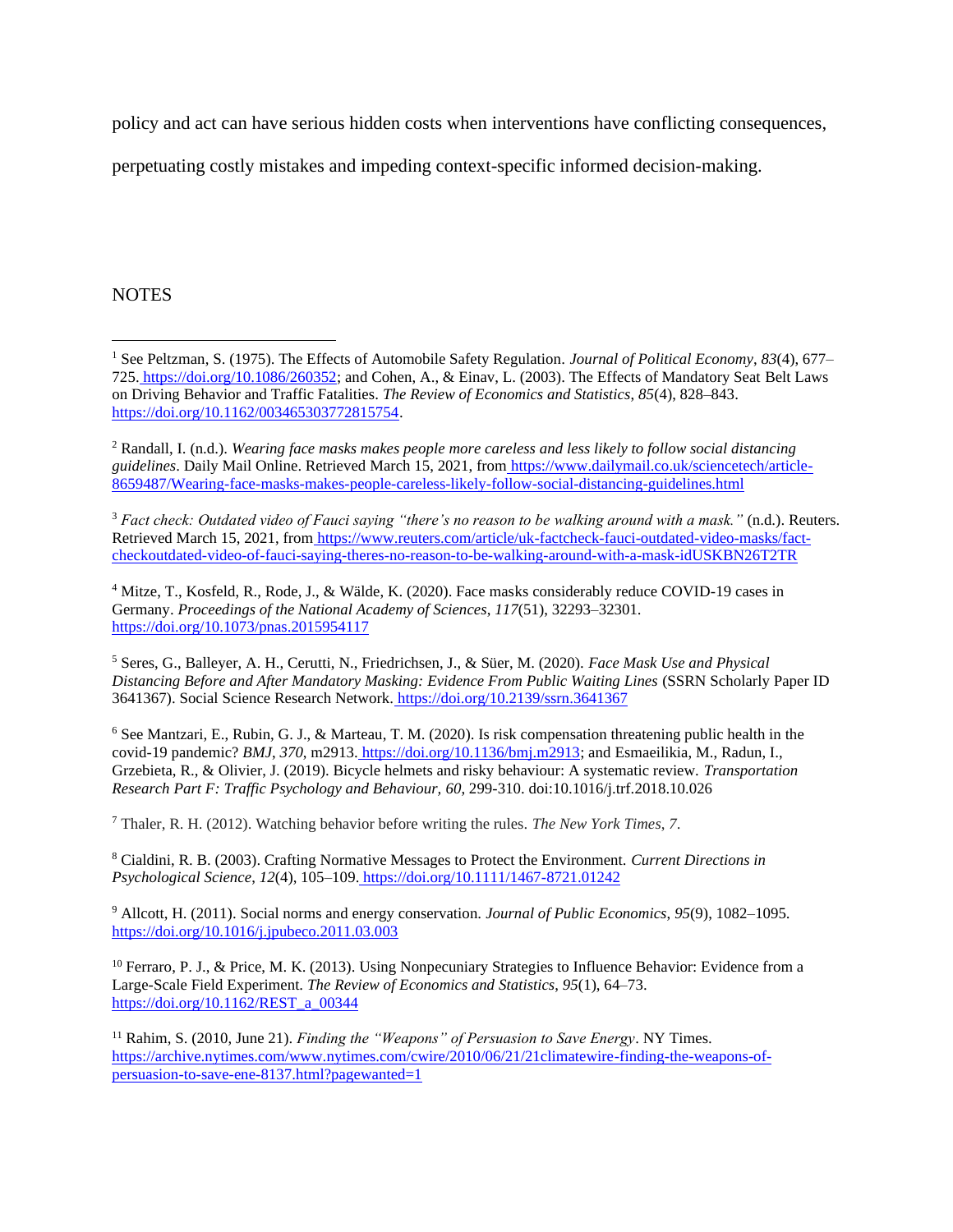<sup>12</sup> See Ozaki, T., & Nakayachi, K. (2020). When Descriptive Norms Backfire: Attitudes Induce Undesirable Consequences during Disaster Preparation. *Analyses of Social Issues and Public Policy*, *20*(1), 90–11[7.](https://doi.org/10.1111/asap.12195) [https://doi.org/10.1111/asap.12195;](https://doi.org/10.1111/asap.12195) Miller, D. T., & Prentice, D. A. (2016). Changing Norms to Change Behavior. *Annual Review of Psychology*, *67*(1), 339–361. [https://doi.org/10.1146/annurev-psych-010814-015013;](https://doi.org/10.1146/annurev-psych-010814-015013) and Mollen, S., Rimal, R. N., Ruiter, R. A. C., & Kok, G. (2013). Healthy and unhealthy social norms and food selection. Findings from a field-experiment. *Appetite*, *65*, 83–89. <https://doi.org/10.1016/j.appet.2013.01.020>

<sup>13</sup> Allcott, H. (2015). Site Selection Bias in Program Evaluation. *The Quarterly Journal of Economics*, *130*(3), 1117–1165. <https://doi.org/10.1093/qje/qjv015>

<sup>14</sup> Pritchett, L. (2002). It pays to be ignorant: A simple political economy of rigorous program evaluation. *The Journal of Policy Reform*, *5*(4), 251–269. <https://doi.org/10.1080/1384128032000096832>

<sup>15</sup> Hummel, D., & Maedche, A. (2019). How effective is nudging? A quantitative review on the effect sizes and limits of empirical nudging studies. *Journal of Behavioral and Experimental Economics*, *80*, 47–5[8.](https://doi.org/10.1016/j.socec.2019.03.005) [https://doi.org/10.1016/j.socec.2019.03.005.](https://doi.org/10.1016/j.socec.2019.03.005)

<sup>16</sup> Allcott, H., & Kessler, J. B. (2019). The Welfare Effects of Nudges: A Case Study of Energy Use Social Comparisons. *American Economic Journal: Applied Economics*, *11*(1), 236–276[.](https://doi.org/10.1257/app.20170328) <https://doi.org/10.1257/app.20170328>

<sup>17</sup> Ozaki, T., & Nakayachi, K. (2020). When Descriptive Norms Backfire: Attitudes Induce Undesirable Consequences during Disaster Preparation. *Analyses of Social Issues and Public Policy*, *20*(1), 90–11[7.](https://doi.org/10.1111/asap.12195) <https://doi.org/10.1111/asap.12195>

<sup>18</sup> Costa, D. L., & Kahn, M. E. (2013). Energy Conservation "Nudges" and Environmentalist Ideology: Evidence from a Randomized Residential Electricity Field Experiment. *Journal of the European Economic Association*, *11*(3), 680–702. <https://doi.org/10.1111/jeea.12011>

 $19$  Deci, E. L., Koestner, R., & Ryan, R. M. (1999). A meta-analytic review of experiments examining the effects of extrinsic rewards on intrinsic motivation. *Psychological Bulletin*, *125*(6), 627–668. [https://doi.org/10.1037/0033-](https://doi.org/10.1037/0033-2909.125.6.627) [2909.125.6.627](https://doi.org/10.1037/0033-2909.125.6.627)

<sup>20</sup> See Pink, D. H. (2011). *Drive: The Surprising Truth About What Motivates Us*. Penguin; and Kohn, A. (1999). *Punished by Rewards: The Trouble with Gold Stars, Incentive Plans, A's, Praise, and Other Bribes*. Houghton Mifflin Harcourt.

<sup>21</sup> Goswami, I., & Urminsky, O. (2017). The dynamic effect of incentives on postreward task engagement. *Journal of Experimental Psychology: General*, *146*(1), 1–19. <https://doi.org/10.1037/xge0000206>

<sup>22</sup> Angrist, J., Lang, D., & Oreopoulos, P. (2009). Incentives and Services for College Achievement: Evidence from a Randomized Trial. *American Economic Journal: Applied Economics*, *1*(1), 136–163[.](https://doi.org/10.1257/app.1.1.136) <https://doi.org/10.1257/app.1.1.136>

<sup>23</sup> Goswami, I., & Urminsky, O. (2017). The dynamic effect of incentives on postreward task engagement. *Journal of Experimental Psychology: General*, *146*(1), 1–19. <https://doi.org/10.1037/xge0000206>

<sup>24</sup> Urminsky, O. & Goswami, I. (2016) One Size Does Not Fit All: Importance of Donor Type on setting Default Amounts for Charitable Donations. *University of Chicago. Working paper.*

<sup>25</sup> Sunstein, C. R. (2017, December 28). Don't Underrate the Power of the Default Option. *Bloomberg.Com*[.](https://www.bloomberg.com/opinion/articles/2017-12-28/don-t-underrate-the-power-of-the-default-option) <https://www.bloomberg.com/opinion/articles/2017-12-28/don-t-underrate-the-power-of-the-default-option>

<sup>26</sup> Hummel, D., & Maedche, A. (2019). How effective is nudging? A quantitative review on the effect sizes and limits of empirical nudging studies. *Journal of Behavioral and Experimental Economics*, *80*, 47–5[8.](https://doi.org/10.1016/j.socec.2019.03.005) <https://doi.org/10.1016/j.socec.2019.03.005>